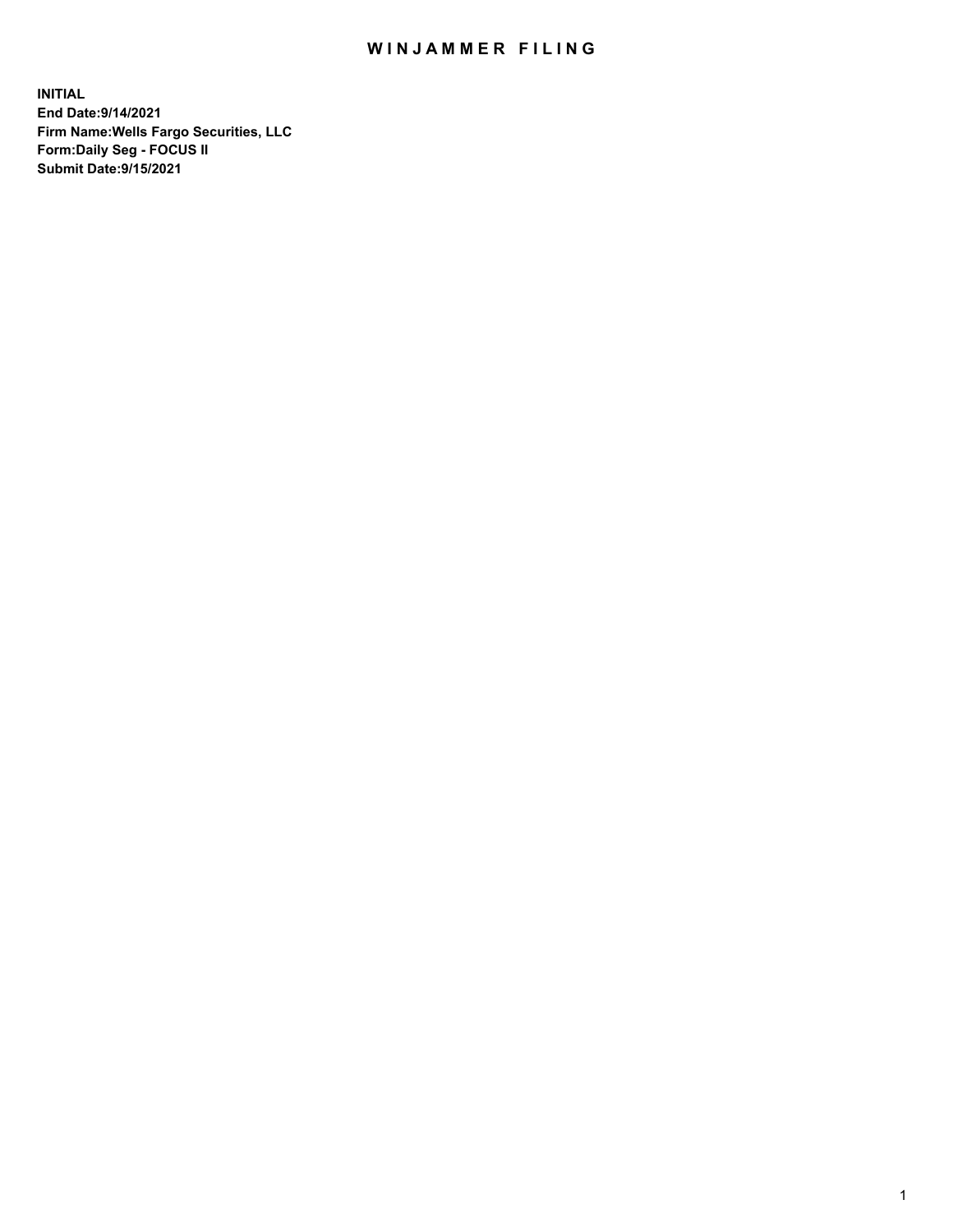**INITIAL End Date:9/14/2021 Firm Name:Wells Fargo Securities, LLC Form:Daily Seg - FOCUS II Submit Date:9/15/2021 Daily Segregation - Cover Page**

| Name of Company                                                                                                                                                                                                                                                                                                                | <b>Wells Fargo Securities LLC</b>                          |
|--------------------------------------------------------------------------------------------------------------------------------------------------------------------------------------------------------------------------------------------------------------------------------------------------------------------------------|------------------------------------------------------------|
| <b>Contact Name</b>                                                                                                                                                                                                                                                                                                            | <b>James Gnall</b>                                         |
| <b>Contact Phone Number</b>                                                                                                                                                                                                                                                                                                    | 917-699-6822                                               |
| <b>Contact Email Address</b>                                                                                                                                                                                                                                                                                                   | james.w.gnall@wellsfargo.com                               |
| FCM's Customer Segregated Funds Residual Interest Target (choose one):<br>a. Minimum dollar amount: ; or<br>b. Minimum percentage of customer segregated funds required:% ; or<br>c. Dollar amount range between: and; or<br>d. Percentage range of customer segregated funds required between: % and %.                       | 270,000,000<br><u>0</u><br><u>00</u><br>0 <sub>0</sub>     |
| FCM's Customer Secured Amount Funds Residual Interest Target (choose one):<br>a. Minimum dollar amount: ; or<br>b. Minimum percentage of customer secured funds required:% ; or<br>c. Dollar amount range between: and; or<br>d. Percentage range of customer secured funds required between: % and %.                         | 40,000,000<br><u>0</u><br>0 <sub>0</sub><br>0 <sub>0</sub> |
| FCM's Cleared Swaps Customer Collateral Residual Interest Target (choose one):<br>a. Minimum dollar amount: ; or<br>b. Minimum percentage of cleared swaps customer collateral required:% ; or<br>c. Dollar amount range between: and; or<br>d. Percentage range of cleared swaps customer collateral required between:% and%. | 375,000,000<br><u>0</u><br>00<br><u>00</u>                 |

Attach supporting documents CH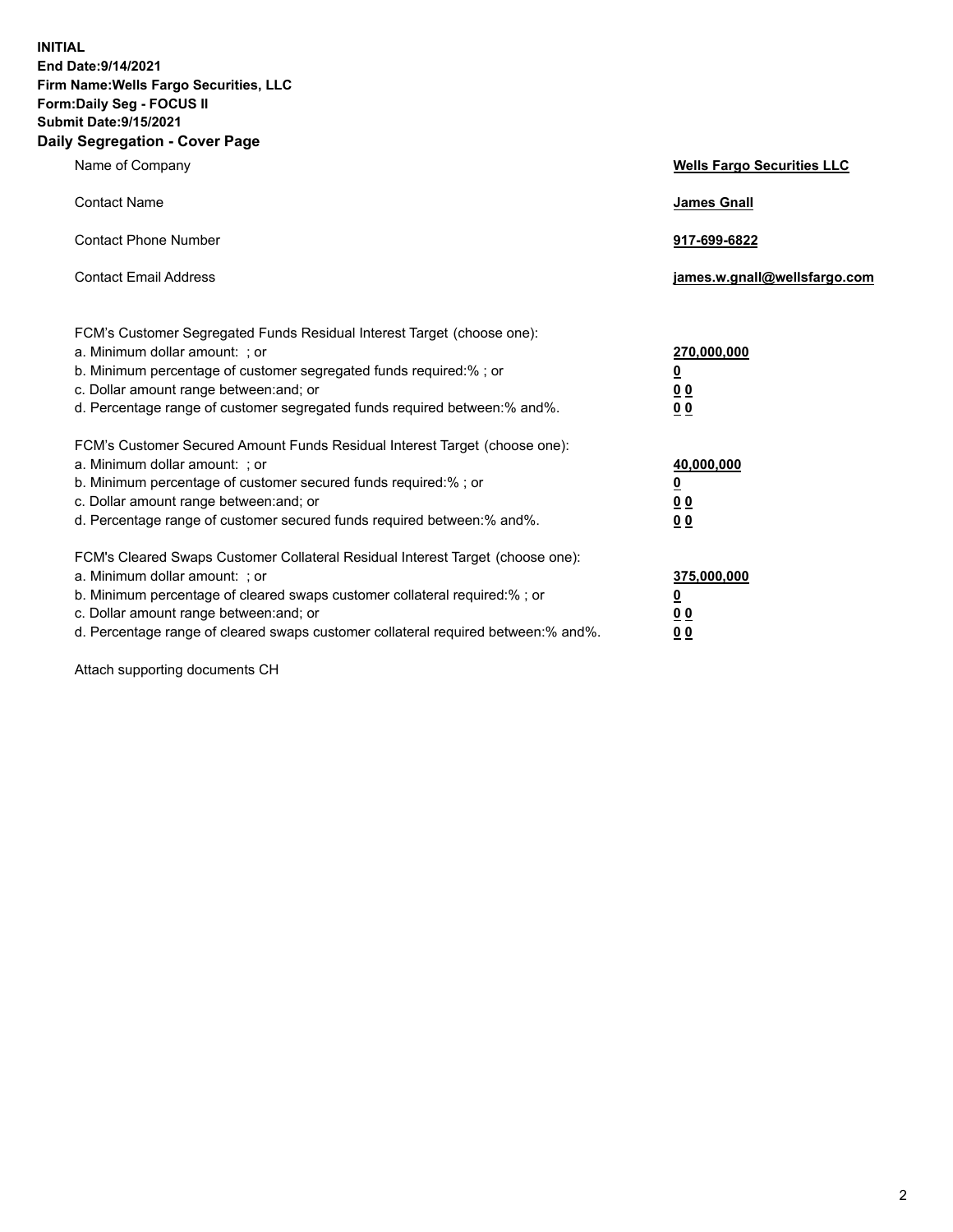**INITIAL End Date:9/14/2021 Firm Name:Wells Fargo Securities, LLC Form:Daily Seg - FOCUS II Submit Date:9/15/2021**

## **Daily Segregation - Secured Amounts**

|    | Foreign Futures and Foreign Options Secured Amounts                                         |                                   |
|----|---------------------------------------------------------------------------------------------|-----------------------------------|
|    | Amount required to be set aside pursuant to law, rule or regulation of a foreign            | $0$ [7305]                        |
|    | government or a rule of a self-regulatory organization authorized thereunder                |                                   |
| 1. | Net ledger balance - Foreign Futures and Foreign Option Trading - All Customers             |                                   |
|    | A. Cash                                                                                     | 239,329,623 [7315]                |
|    | B. Securities (at market)                                                                   | 217,546,109 [7317]                |
| 2. | Net unrealized profit (loss) in open futures contracts traded on a foreign board of trade   | 44,436,185 [7325]                 |
| 3. | Exchange traded options                                                                     |                                   |
|    | a. Market value of open option contracts purchased on a foreign board of trade              | $0$ [7335]                        |
|    | b. Market value of open contracts granted (sold) on a foreign board of trade                | $-60,332$ [7337]                  |
| 4. | Net equity (deficit) (add lines 1. 2. and 3.)                                               | 501,251,585 [7345]                |
| 5. | Account liquidating to a deficit and account with a debit balances - gross amount           | 2,795,217 [7351]                  |
|    | Less: amount offset by customer owned securities                                            | -2,794,281 [7352] 936 [7354]      |
| 6. | Amount required to be set aside as the secured amount - Net Liquidating Equity              | 501,252,521 [7355]                |
|    | Method (add lines 4 and 5)                                                                  |                                   |
| 7. | Greater of amount required to be set aside pursuant to foreign jurisdiction (above) or line | 501,252,521 [7360]                |
|    | 6.                                                                                          |                                   |
|    | FUNDS DEPOSITED IN SEPARATE REGULATION 30.7 ACCOUNTS                                        |                                   |
| 1. | Cash in banks                                                                               |                                   |
|    | A. Banks located in the United States                                                       | 76,389,849 [7500]                 |
|    | B. Other banks qualified under Regulation 30.7                                              | 37,299,316 [7520] 113,689,165     |
|    |                                                                                             | [7530]                            |
| 2. | <b>Securities</b>                                                                           |                                   |
|    | A. In safekeeping with banks located in the United States                                   | 129,593,454 [7540]                |
|    | B. In safekeeping with other banks qualified under Regulation 30.7                          | 0 [7560] 129,593,454 [7570]       |
| 3. | Equities with registered futures commission merchants                                       |                                   |
|    | A. Cash                                                                                     | 30,634,680 [7580]                 |
|    | <b>B.</b> Securities                                                                        | 107,966,391 [7590]                |
|    | C. Unrealized gain (loss) on open futures contracts                                         | 7,548,939 [7600]                  |
|    | D. Value of long option contracts                                                           | $0$ [7610]                        |
|    | E. Value of short option contracts                                                          | -60,332 [7615] 146,089,678 [7620] |
| 4. | Amounts held by clearing organizations of foreign boards of trade                           |                                   |
|    | A. Cash                                                                                     | $0$ [7640]                        |
|    | <b>B.</b> Securities                                                                        | $0$ [7650]                        |
|    | C. Amount due to (from) clearing organization - daily variation                             | $0$ [7660]                        |
|    | D. Value of long option contracts                                                           | $0$ [7670]                        |
|    | E. Value of short option contracts                                                          | 0 [7675] 0 [7680]                 |
| 5. | Amounts held by members of foreign boards of trade                                          |                                   |
|    | A. Cash                                                                                     | -27,922,547 [7700]                |
|    | <b>B.</b> Securities                                                                        | 200,104,000 [7710]                |
|    | C. Unrealized gain (loss) on open futures contracts                                         | 41,041,962 [7720]                 |
|    | D. Value of long option contracts                                                           | $0$ [7730]                        |
|    | E. Value of short option contracts                                                          | 0 [7735] 213,223,415 [7740]       |
| 6. | Amounts with other depositories designated by a foreign board of trade                      | 0 [7760]                          |
| 7. | Segregated funds on hand                                                                    | $0$ [7765]                        |
| 8. | Total funds in separate section 30.7 accounts                                               | 602,595,712 [7770]                |
| 9. | Excess (deficiency) Set Aside for Secured Amount (subtract line 7 Secured Statement         | 101,343,191 [7380]                |
|    | Page 1 from Line 8)                                                                         |                                   |
|    |                                                                                             |                                   |

- 10. Management Target Amount for Excess funds in separate section 30.7 accounts **40,000,000** [7780]
- 11. Excess (deficiency) funds in separate 30.7 accounts over (under) Management Target **61,343,191** [7785]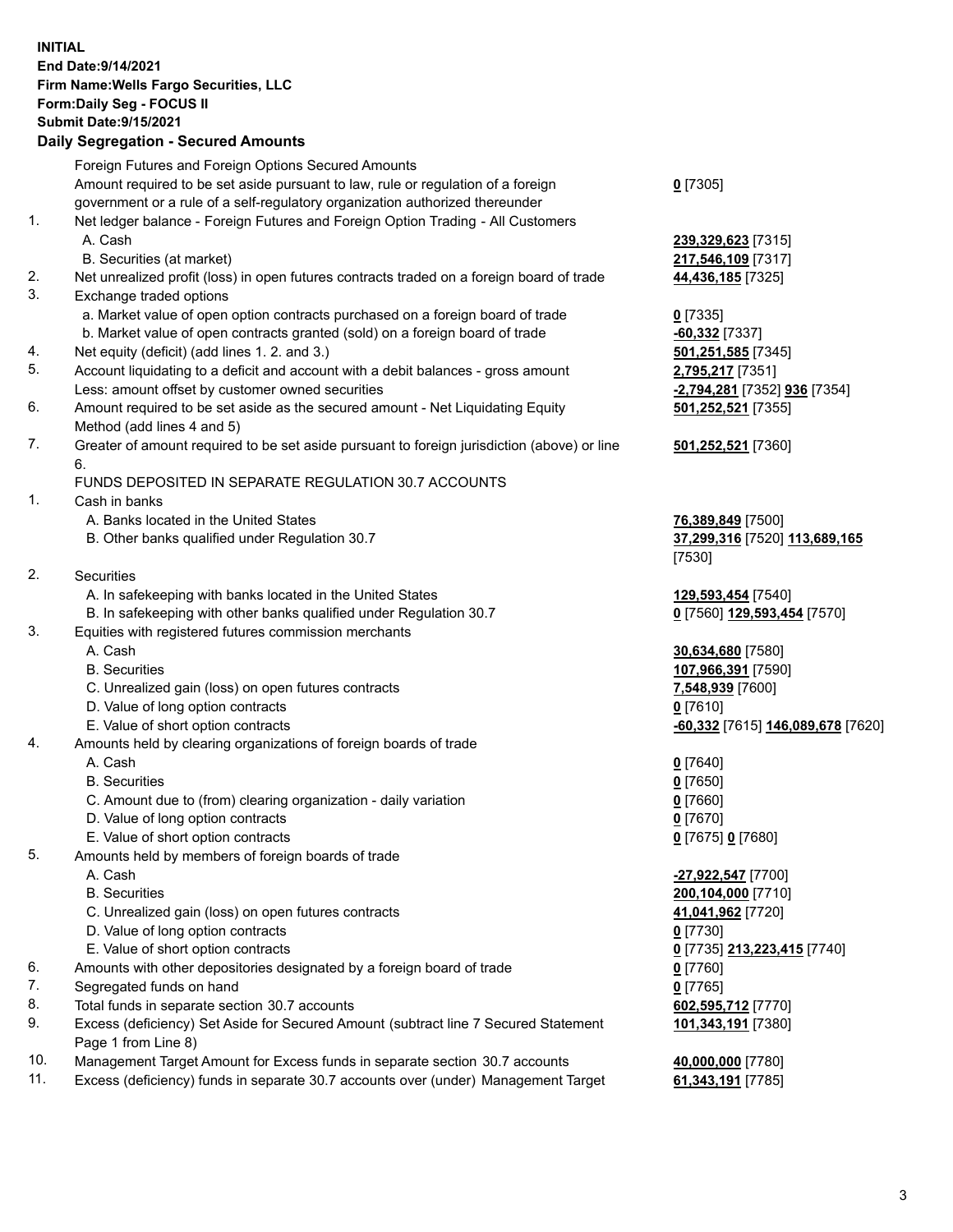**INITIAL End Date:9/14/2021 Firm Name:Wells Fargo Securities, LLC Form:Daily Seg - FOCUS II Submit Date:9/15/2021 Daily Segregation - Segregation Statement** SEGREGATION REQUIREMENTS(Section 4d(2) of the CEAct) 1. Net ledger balance A. Cash **3,324,400,277** [7010] B. Securities (at market) **1,818,282,085** [7020] 2. Net unrealized profit (loss) in open futures contracts traded on a contract market **-540,392,720** [7030] 3. Exchange traded options A. Add market value of open option contracts purchased on a contract market **2,929,444,833** [7032] B. Deduct market value of open option contracts granted (sold) on a contract market **-2,703,947,123** [7033] 4. Net equity (deficit) (add lines 1, 2 and 3) **4,827,787,352** [7040] 5. Accounts liquidating to a deficit and accounts with debit balances - gross amount **124,073,975** [7045] Less: amount offset by customer securities **-124,073,927** [7047] **48** [7050] 6. Amount required to be segregated (add lines 4 and 5) **4,827,787,400** [7060] FUNDS IN SEGREGATED ACCOUNTS 7. Deposited in segregated funds bank accounts A. Cash **145,194,429** [7070] B. Securities representing investments of customers' funds (at market) **290,110,055** [7080] C. Securities held for particular customers or option customers in lieu of cash (at market) **729,472,203** [7090] 8. Margins on deposit with derivatives clearing organizations of contract markets A. Cash **2,026,434,244** [7100] B. Securities representing investments of customers' funds (at market) **790,244,039** [7110] C. Securities held for particular customers or option customers in lieu of cash (at market) **1,088,809,882** [7120] 9. Net settlement from (to) derivatives clearing organizations of contract markets **34,928,417** [7130] 10. Exchange traded options A. Value of open long option contracts **2,929,444,833** [7132] B. Value of open short option contracts **-2,703,947,123** [7133] 11. Net equities with other FCMs A. Net liquidating equity **0** [7140] B. Securities representing investments of customers' funds (at market) **0** [7160] C. Securities held for particular customers or option customers in lieu of cash (at market) **0** [7170] 12. Segregated funds on hand **0** [7150] 13. Total amount in segregation (add lines 7 through 12) **5,330,690,979** [7180] 14. Excess (deficiency) funds in segregation (subtract line 6 from line 13) **502,903,579** [7190] 15. Management Target Amount for Excess funds in segregation **270,000,000** [7194]

16. Excess (deficiency) funds in segregation over (under) Management Target Amount Excess

**232,903,579** [7198]